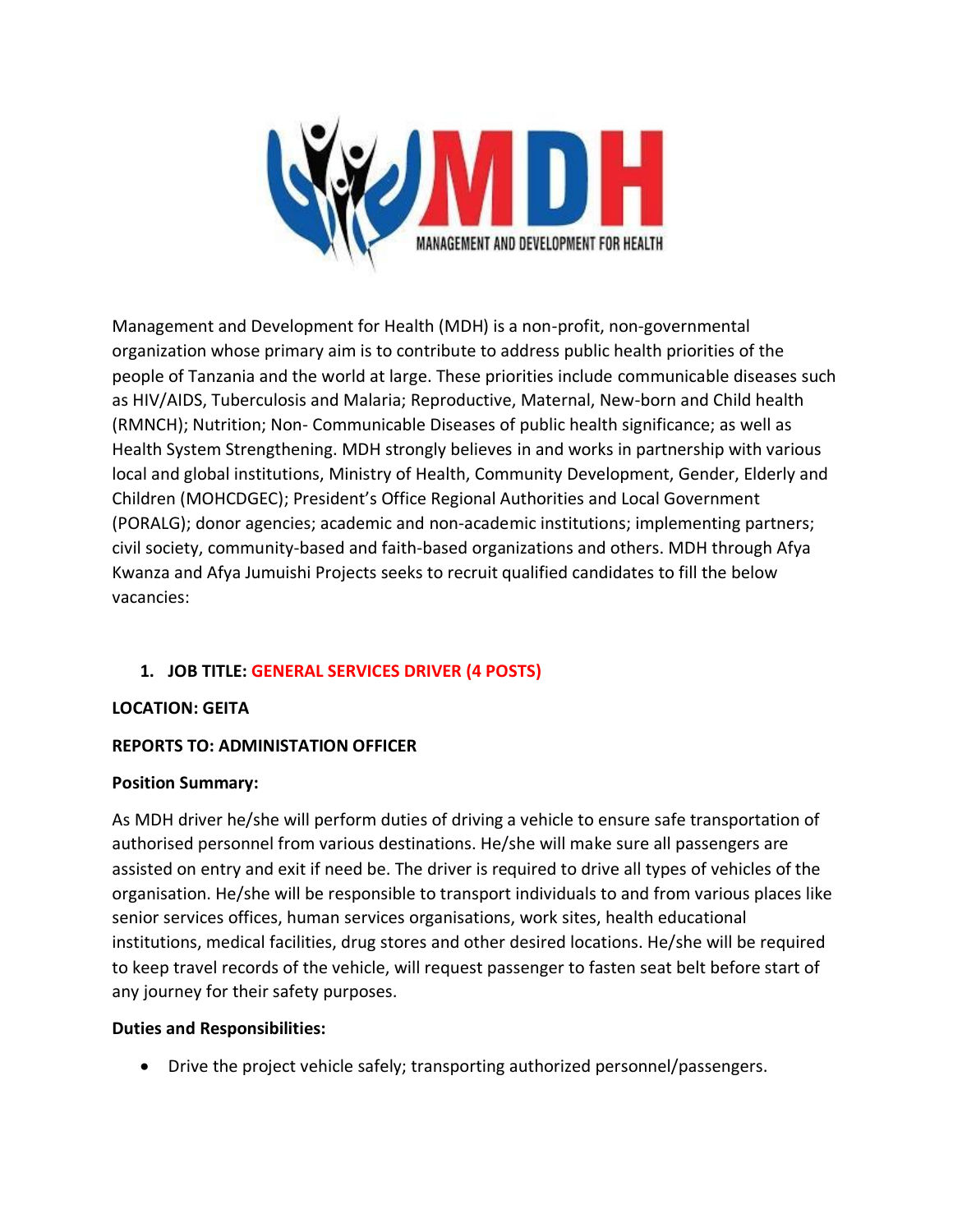- Maintain a clean record of all journeys, daily mileage, fuel consumption, oil changes and greasing.
- Ensure day to day maintenance of the assigned vehicle, perform minor
- Comply with laws and regulations for safe
- Observe all the safety and security
- Ensure that all accessories of the vehicles are maintained and checked at all
- Keep a valid driving License and the vehicle's insurance up to date all the
- Perform any other related duties as may be assigned by the supervisor.

### **Requirements: Education, Work experience and Skills:**

- An advanced or Ordinary Secondary School education is
- Holder of Driving Certificate from a credible
- At least 3 years of work experience in similar position. Experience of driving in rural settings will be an added
- Keen on the well-being of the given
- Highest level of integrity.
- Ability to record trips in a log book as trained/
- Ability to work long hours even after office
- Ability to work under pressure and stringent
- Must be flexible and able to adapt to abrupt changes in project/transport needs at short notices.

## **2. JOB TITLE: PROCUREMENT OFFICER (1 Post)**

#### **LOCATION: MDH HEAD OFFICE**

#### **REPORTS TO: PROCUREMENT MANAGER**

#### **Position Summary:**

This is an immediate assistant to the Procurement Manager and will be a good link between Staff and Procurement Manager who is focusing on procurement and user departments as well as vendors. A procurement Officer is responsible for assessing products, services and suppliers and negotiating contracts.

#### **Duties and Responsibilities:**

- Secure regular service and maintenance contracts for all office equipment.
- Assist in Preparation of all supplies and service contracts.
- Assist the Procurement Manager in the preparation of procurement reports such as procurement plan, commitment report, undelivered goods and services report, tax exemption report and other reports prescribed by management.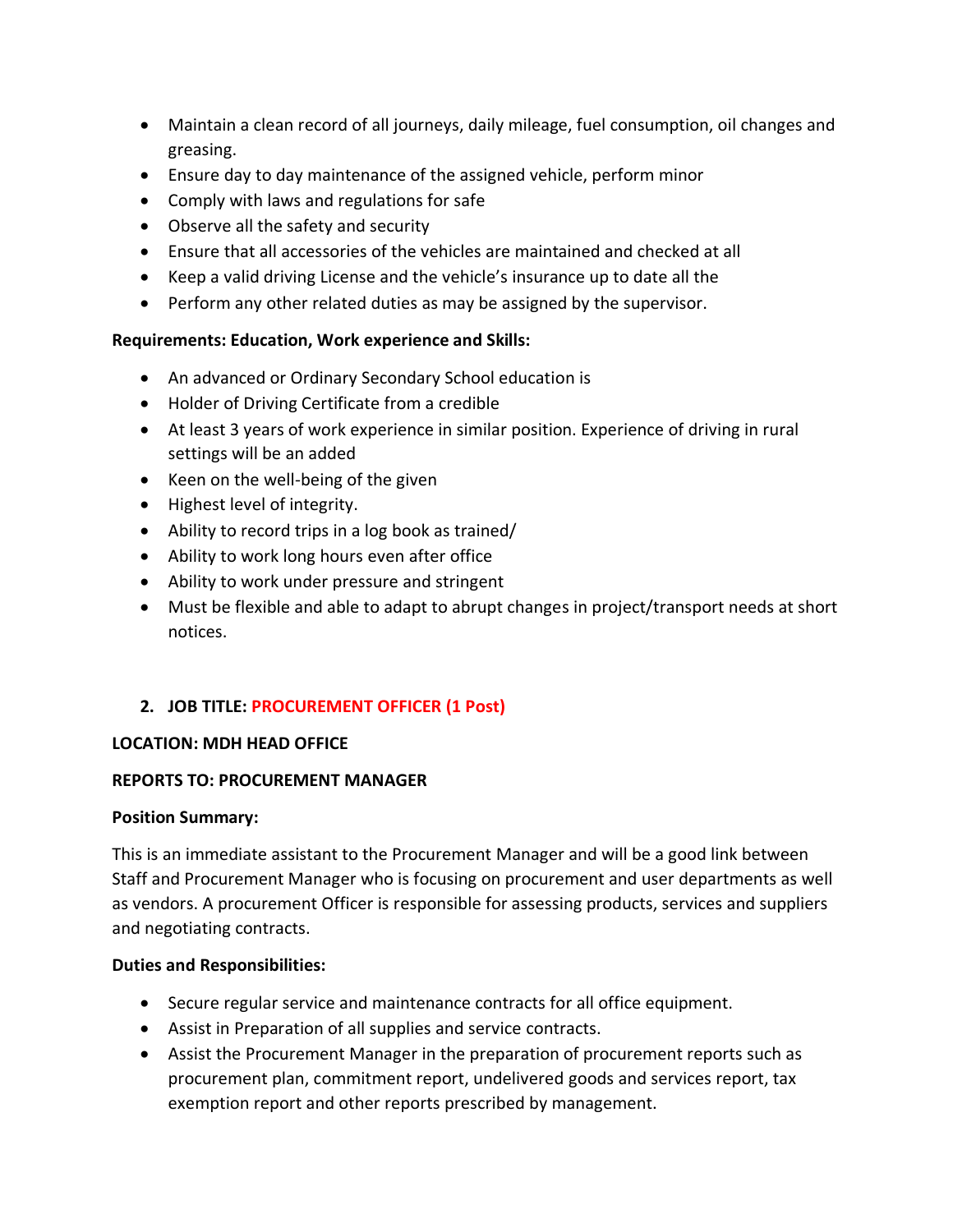- Assist the establishment of required procurement Standard Operating Procedures (SOPs)
- Analyze market condition for present and future pricing, availability and capacity of goods and services.
- Assist to Interview, identify and qualify new vendors / suppliers in order to secure more cost effective source of products and service
- Prepare and deliver purchasing inventory reports, bids proposals requirement documentation and tender documents.
- Work closely with finance department by providing information on Asset Register for MDH.
- Assist in out sourcing and identifying international vendors /suppliers for all supplies that cannot be found in the country
- Oversee custom clearance and communicate with international vendors regarding the required documents for the custom clearance of Goods.
- Applying for tax exemption for goods and services as per country and donor requirements
- Perform any other related duties as may be assigned by the Supervisor.

## **Requirements: Education, Work Experience and Skills:**

- Bachelor Degree in Procurement and Logistics, Business Administration, Finance /Accounting with logistics and procurement background or related field.
- A minimum of three (3) years of experience working in Procurement, Logistics and Management.
- Certified Procurement and Supplies Professional (CPSP) by the Procurement and Supplies Professionals and Technicians Board (PSPTB) will be an added advantage.
- Must be familiar with PEPFAR and other donors' rules and regulations.
- Must have sufficient knowledge of contract management.
- Highest level of integrity.
- Ability to work and deliver under pressure and tight deadlines with minimum supervision.
- Excellent analytical and writing skills
- Very well developed interpersonal and communication skills (written and spoken) in both English and Kiswahili languages.
- Must be a Computer Literate Conversant with Microsoft Office, ie: Word, Excel and Power Point.

# **3. JOB TITLE: ADMINISTRATION AND OPERATIONS MANAGER (1 Post)**

## **LOCATION: MDH HEAD OFFICE**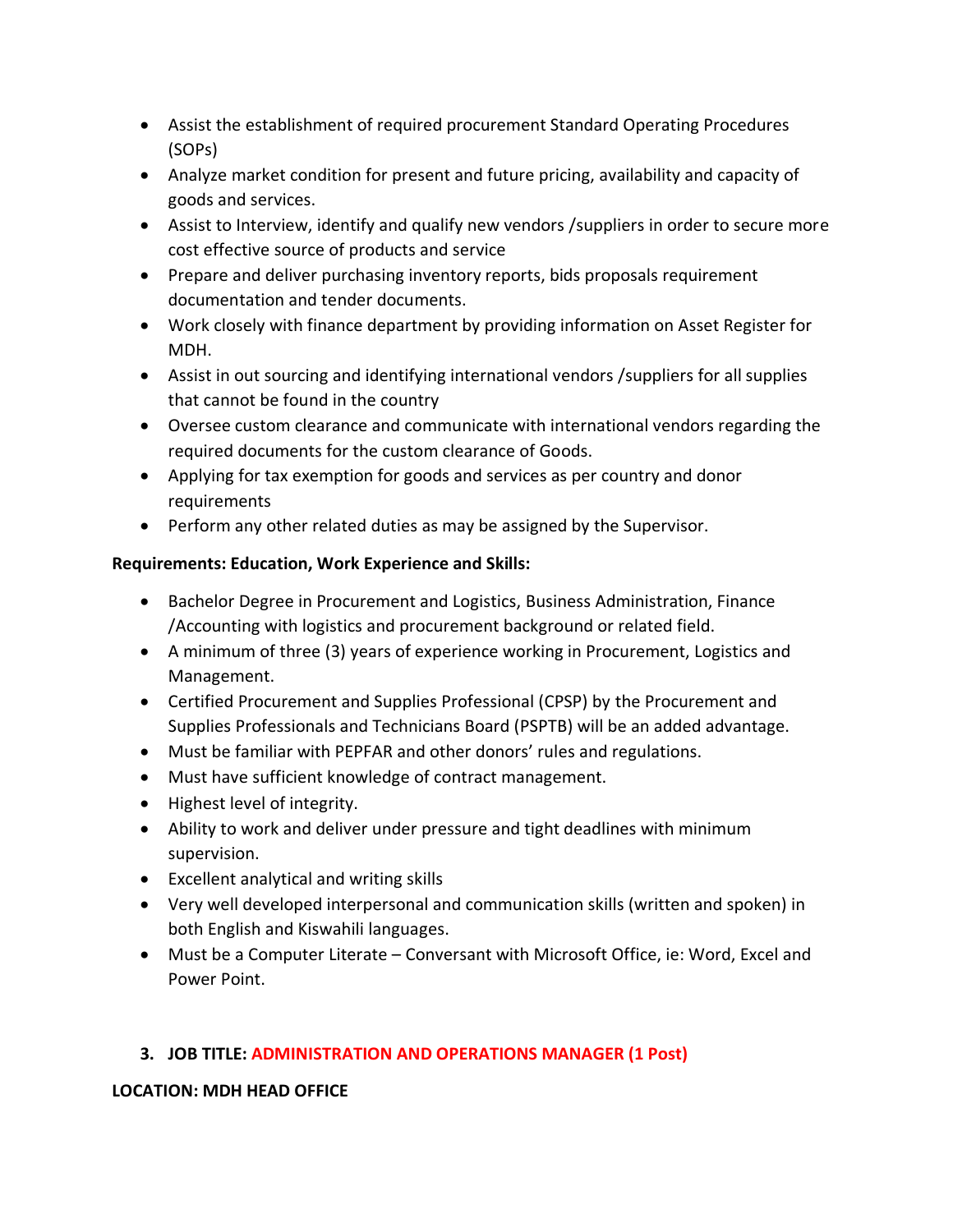### **REPORTS TO: DIRECTOR OF HUMAN RESOURCES**

#### **Position Summary:**

The Administration & Operations Manager's is a motivated individual who works to ensure effective management of organizational assets, facilities, transport and oversee the entire administration and operations of the entire organization across MDH supported Regions.

#### **Duties and Responsibilities:**

- Ensure Office procedures is kept up to date and changes are communicated to all employees.
- Ensure systems are in place to safeguard MDH assets, including negotiating fair terms for MDH contracts on rents, purchases and ensuring maintenance of premises and other MDH properties to MDH audit standards.
- Manage MDH service contracts with all service providers.
- Advise Staff on the use of resources to minimize waste, be environmentally friendly and cost effective.
- Ensure systems are in place to provide adequate Health & Safety standards in all MDH Offices. Set up systems to monitor, evaluate and report on the status of MDH Offices in terms of services, procedures and budget expenditure.
- Ensure MDH has proper insurance for the company properties both those in HQ and those which are up country.
- Manage leases for MDH buildings and offices in Dar es salaam and other regional offices and ensure they meet the required standards.
- Establish relationships with hotels in Dar and in the regions so that staff when in the field will be able to use the selected hotels and MDH will pay those hotels directly.
- Ensure efficiency usage of fuel for the generators. Ensure that generator fuel and cash power are always available and manage their usage, electricity and phone bills paid in time, monitor and charge staff on personal use of office phone.
- Plan and schedule maintenance of office Air conditions, fire extinguishers, office equipment and service for generator and vehicles.
- Manage the day to day office security but also ensure all offices and furniture repairs are reported and dealt with quickly.
- Ensure proper insurance, services and maintenance, ensure road licenses are renewed on time, rotating drivers where necessary and other cars management functions needed at MDH.
- Ensure drivers are properly maintaining the vehicles and not abusing the usage of the vehicles.
- Review the vehicle life span against costs incurred in services and fuelling and advice the management on the best cause of action.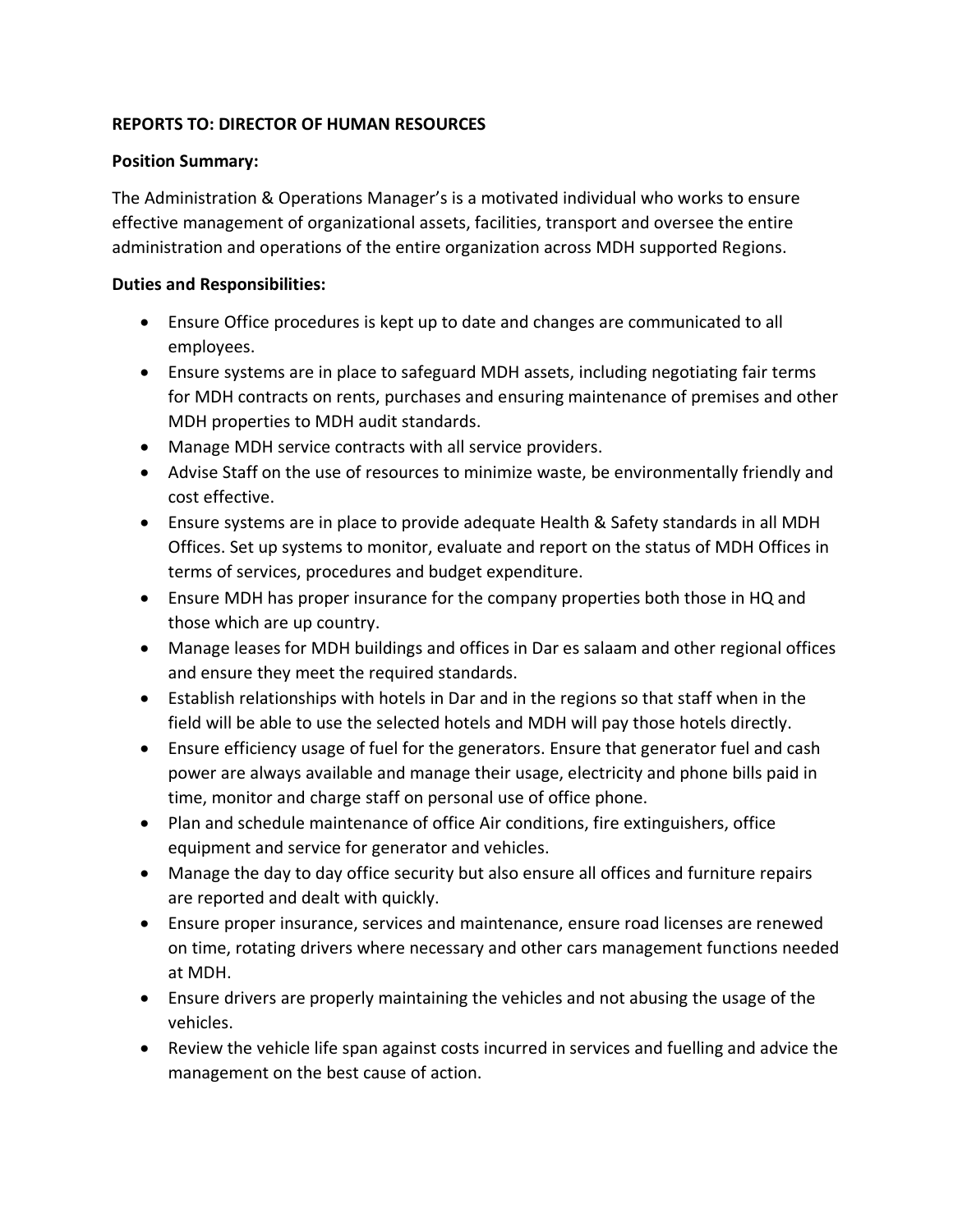- Ensure the office have a Register of Contracts (including landlords, service providers, bank, telephone, IT services, insurance, guards, cleaning, etc) is maintained.
- Ensure staff members are following a standard template when drawing up MoUs between MDH and its partners to ensure key clauses are always included.
- Perform any other related duties as may be assigned by the Supervisor.

## **Requirements: Education, Work experience and Skills:**

- A minimum of first degree in business management, IT or related field.
- Masters' Degree in Logistics or Business Administration is an added Advantage.
- Minimum of 7 years relevant working experience.
- Experience working with a Non-Government Organization will be an added advantage.
- Prior experience managing logistical operations involving transport and security.
- Sharp, keen and attentive to details.
- Good coordination skills methodical and self-organized.
- Proficiency in Information Technology knowledge (Word, Outlook, Excel).
- Good written and verbal communication skills.
- Demonstrable commitment to delivering excellent logistical and administrative services.
- Highest level of integrity and interpersonal skills.
- Ability to think quickly and respond to immediate requests.
- Flexibility to adapt, positive attitude towards change, and a constructive and creative approach to problem solving.
- Willingness to travel outside of the region for extended periods of time.

## **4. JOB TITLE: REGIONAL TB/HIV MANAGER(1 Post)**

## **LOCATION: TABORA**

## **REPORTS TO: REGIONAL PROJECT MANAGER**

## **Position Summary:**

The Regional TB/HIV Manager is a technical expert in all matters pertaining to TB/HIV programs and services. She/ He provides technical leadership and oversight of TB and TBHIV related interventions and services. This includes; keeping abreast with key advances in the area of TB/HIV; translating into practice, key program, national and global priorities in Tuberculosis and HIV; as well as working with and providing substantive and technical direction and assistance to other MDH staff at supported regions and districts, key stakeholders at regional and local government authorities.

## **Duties and Responsibilities:**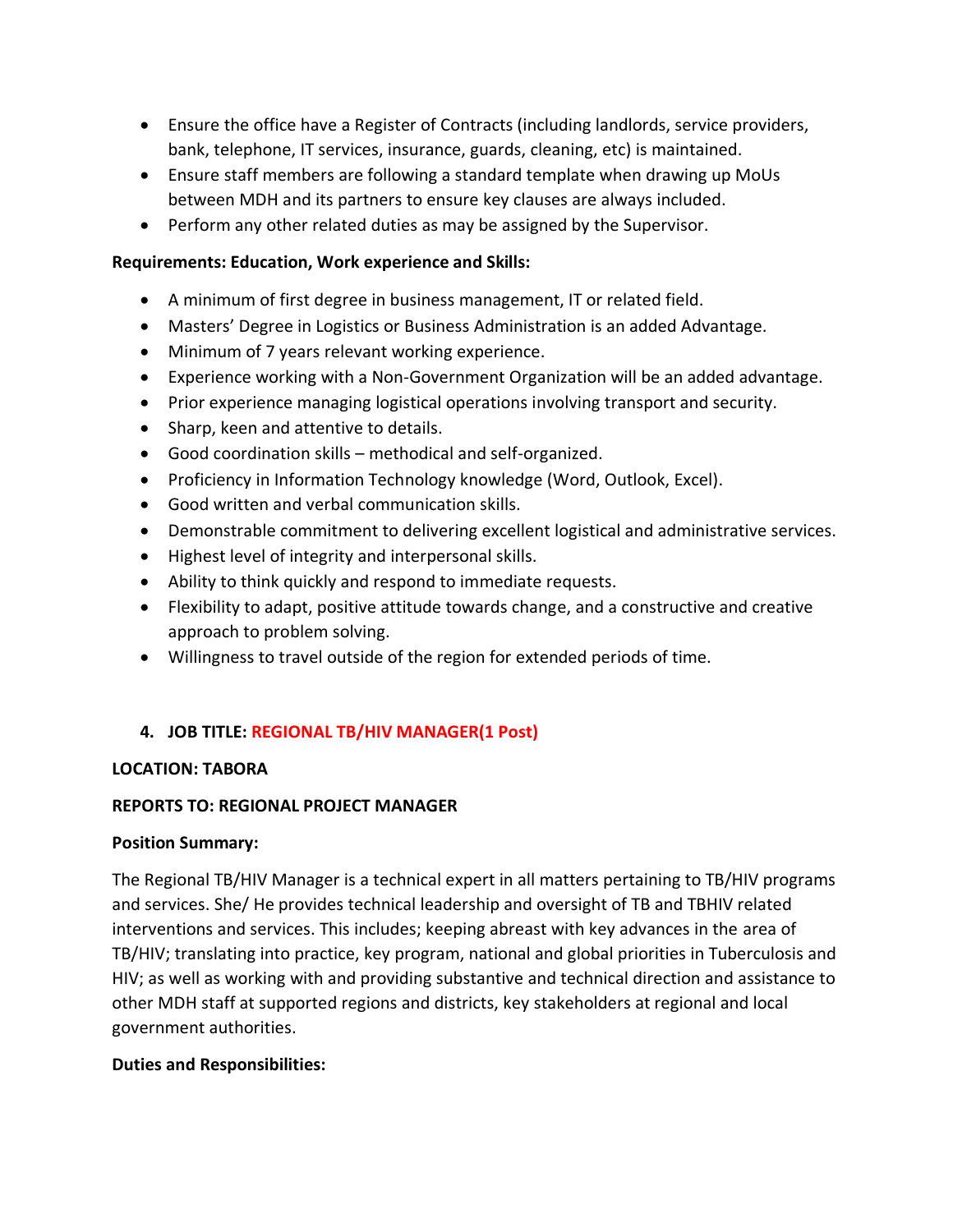- Lead and oversee planning, implementation, M&E & reporting of TB and TBHIV services under the Afya Kwanza project, as well as other relevant activities across supported
- Provide substantive and timely input in the implementation of the Tuberculosis and TB/HIV projects, including reporting on progress vis-à-vis planned activities and expected outputs.
- To oversee implementation of key program initiatives to address program, donor and national priorities – such as Intensified TB case finding, TB infection control and Isoniazid Preventive Therapy – in line with national guidelines.
- To oversee needs assessment on TB programs and services and organize efforts to address these needs -; including capacity building and health system strengthening – in collaboration with the R/DPMs, R/DACCs and R/DTLCs.
- Ensure timeliness and accuracy of relevant TB data as well as support strengthening of the related M&E systems – in collaboration with the M&E team.
- Ensure timely collection and provision of requested information for the quarterly progress reports.
- Lead efforts to robustly analyse and utilize TB/HIV data to inform plans, priorities and resource allocation and write reports, best practices and lessons learned for wider dissemination.
- Lead efforts to identify gaps in TB and TBHIV services; design and implement operational research (OR), PHE, secondary data analyses and CQI initiatives to address these gaps
- Participate in district and regional meetings and consultations to share and disseminate MDH experience and models of TB/HIV services integration and coordination.
- Assist the program and country to rollout and scale-up suitable models for TB/HIV, in collaboration with Ministries of Health, Global Fund and other stakeholders.
- Implement & manage a robust capacity building program HCPs supporting TB and TBHIV clinics; capitalizing on supportive supervision, mentorship & on-job training in line with national guidelines.
- Supervise program staff under her/him across all supported regions and councils.
- Engage and facilitate strategic collaboration with key technical and community-based stakeholders, in TB control and TBHIV including community leaders and IPs.
- Lead efforts in writing technical program documents including project proposals, workplans, reports, best practices, lessons learned and other relevant documents, as required by the RPM.
- Support and advise the regional project manager on all TB and TBHIV issues and perform other relevant duties as assigned by her/his supervisor.
- Perform any other related duties as may be assigned by the Supervisor.

## **Requirements: Education, Work Experience and Skills**

- Medical Doctor degree with current registration from the Medical Council of
- Master's degree in Public Health or related field is an added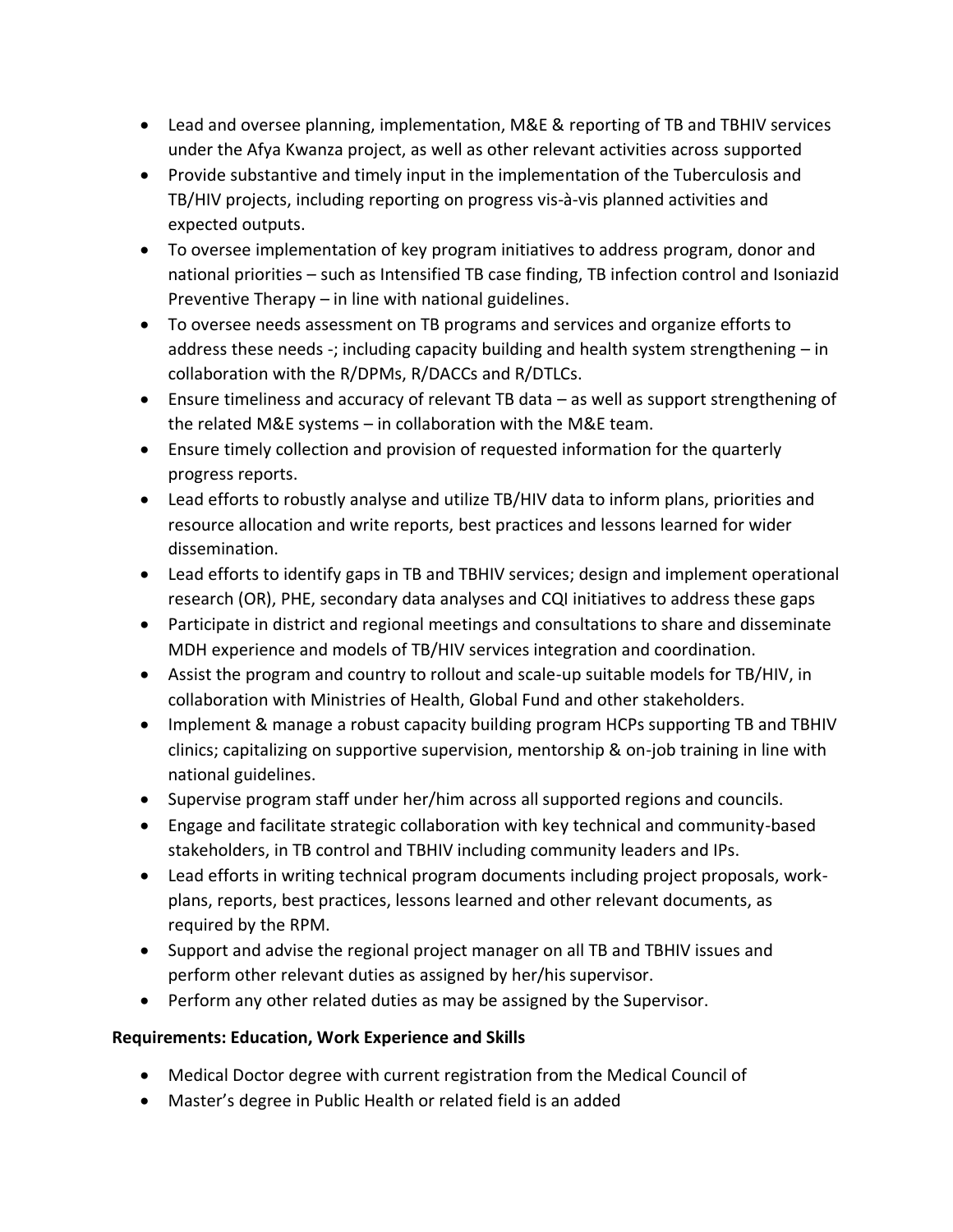- At least 3 years of experience working in public health programs/
- At least 3 years of experience in design, implementation, management and M&E of HIV testing, ART linkage or related clinical and public health programs and
- Experience in using CQI, PHE and OR techniques to address public health
- Excellent command of Swahili and English languages, in written and oral
- Experience in basic computer applications such as MS Word, Excel, Power point and
- Ability to work under pressure and stringent

## **5. JOB TITLE: REGIONAL MATERNAL AND CHILD HEALTH MANAGER (1 POST)**

### **LOCATION: GEITA**

### **REPORTS TO: REGIONAL PROJECT MANAGER**

Position Summary: The Regional Maternal and Child Health Manager is MDH's overall regional technical expert in all matters pertaining to reproductive, maternal, new born and child health (RMNCH) programs and services. She/ He provides technical leadership and oversight of RMNCH related programs and services-including reproductive and child health, couple HIV testing at antenatal clinic, prevention of mother-to-child transmission of HIV, Early Infant Diagnosis of HIV, as well as Pediatric, adolescent and youth HIV care – in collaboration with other program and government staff at the region, relevant ministries and MDH HQ.

#### **Duties and Responsibilities:**

1. Lead and oversee planning, implementation, M&E and reporting of PMTCT, EID, Paediatric ART and relevant RMNCH services under the Afya Kwanza project, in her/his respective region.

2. Lead implementation of key program initiatives in her/his unit – to address program, donor and national priorities such as index HIV testing, Option B+, male involvement, tracking of mother-infant pairs, follow up of EID results and accelerating children's treatment (ACT) in line with national guidelines.

3. Provide training to the R/DMOs, R/DACCs, R/DRCHCos, CHMTs and HFs in planning, implementation, M&E and reporting of PMTCT, EID, Paediatric ART and related RMNCH programs and services.

4. Conduct needs assessment, on PMTCT, EID, Paediatric ART & RMNCH programs and services in her/his region, and organize efforts to address these needs including capacity building and health system strengthening in collaboration with the RPM, R/DACCs and R/DRCHCos.

5. Ensure timely collection and submission of PMTCT, EID, Paediatric ART and RMNCH data as well as support strengthening of the related M&E systems in collaboration with the M&Eteam.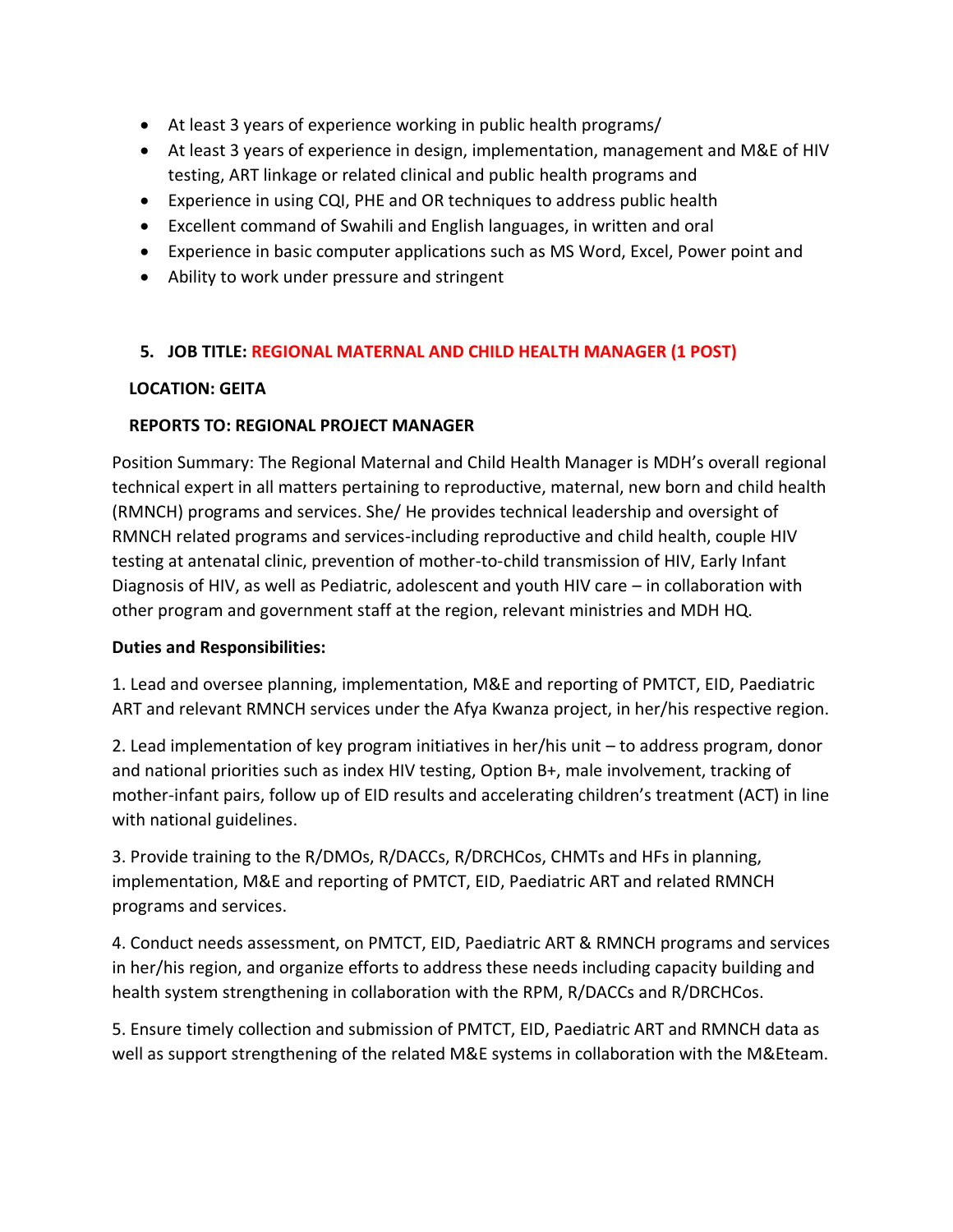6. Lead efforts to robustly analyse & utilize PMTCT, EID, Paediatric ART & RMNCH data to inform plans, priorities and resource allocation and write reports, best practices and lessons learned for wider dissemination.

7. Lead efforts to identify gaps in PMTCT, EID, Paediatric ART and RMNCH; design and implement operational research (OR), PHE, secondary data analyses and CQI initiatives to address the gaps.

8. Implement and manage a robust capacity building program, for PMTCT, EID, Paediatric ART and RMNCH HCPs; capitalizing on supportive supervision, mentorship and on-job training in line with national guidelines.

9. Supervise program staff under her/him in her/his respective region.

10. Actively participate in writing technical program documents including project proposals, work-plans, reports, best practices, lessons learned and other relevant documents, as required by the RPM.

11. Support and advise the RPM on all PMTCT, EID, Paediatric ART and RMNCH issues and perform other relevant duties as assigned by the RPM. 12. Perform any other related duties as may be assigned by the Supervisor.

## **Requirements: Education, Work Experience and Skills:**

1. Medical Doctor degree with current registration from the Medical Council ofTanzania.

2. Master's degree in Public Health or related field is an added advantage.

3. At least 3 years of experience working in public health programs/services.

4. At least 3 years of experience in design, implementation, management and M&E of PMTCT, EID, Paediatric ART, RMNCH or related clinical and public health programs and services.

5. Experience in using CQI, PHE and OR techniques to address public health challenges.

6. Excellent command of Swahili and English languages, in written and oral communication.

7. Experience in basic computer applications such as MS Word, Excel, Power point and internet.

8. Ability to work under pressure and stringent deadlines.

## **TO APPLY:**

Interested candidates should submit an application letter indicating clearly the position applied for, a detailed copy of their CV, and names and contact information (email addresses and telephone numbers) of three work related referees.